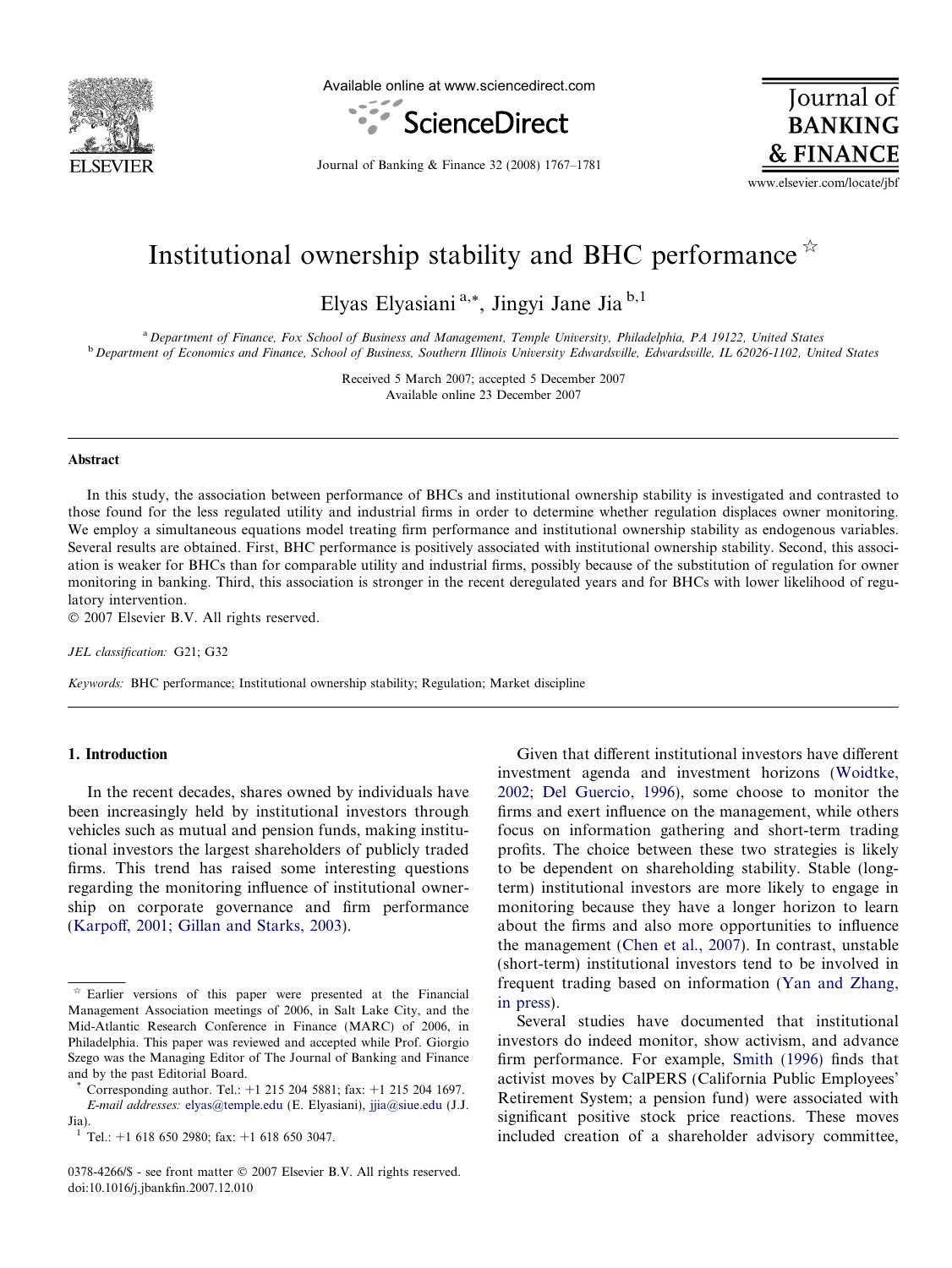changing the composition of the board of directors and reducing executive compensation. [Brav et al. \(2006\)](#page--1-0) also report that hedge fund activism is associated with an abnormal stock return of 5–7%, as well as advancement in firm performance (returns on assets and equity), in the following year. [Cornett et al. \(2007\)](#page--1-0) show that there is a significant relation between the firms' cash flow returns and both the shareholding size and the number of institutional investors for those investors less likely to do business with the firms they invest in.

Stable institutional investors can improve firm performance through three channels. First, given their close connection to capital market and monitoring activity, stable institutional investors can reduce agency and information asymmetry problems, both of which can induce under-investment and inferior performance [\(Jensen and](#page--1-0) [Meckling, 1976; Myers and Majluf, 1984; Ajinkya et al.,](#page--1-0) [1999\)](#page--1-0). As evidence of agency cost reduction by institutional investors, [Qiu \(2003\)](#page--1-0) finds that public pension funds can reduce harmful excessive mergers and acquisitions in low growth and cash rich firms, which are associated with more agency conflicts, to a larger extent than in other firms. Similarly, [Gine and Moussawi \(2006\)](#page--1-0) report that in firms with more managerial entrenchment, measured by number of anti-takeover provisions, institutional activists are more aggressive in voting on proposals to remove an existing poison pill or to adopt a policy that mandates the board to put any future pills to shareholder vote.

Second, stable institutional ownership alleviates the managerial myopia problem as it allows the managers to invest in longer-term profitable projects [\(Bushee, 1998,](#page--1-0) [2001; Edmans, 2007; Cherkes et al., in press\)](#page--1-0). [Bushee](#page--1-0) [\(1998\)](#page--1-0) argues that high turnover trading by institutional investors encourages myopic investment while low turnover trading by these investors reduces the pressure on managers for myopic investment behavior. He shows that shareholding proportion of short-term investors is positively related to the probability that managers reduce R&D to reverse an earning decline. [Wahal and McConnell](#page--1-0) [\(2000\)](#page--1-0) also find that shareholding proportion of low turnover institutional investors is positively related to corporate expenditures for property, plant and equipment and R&D investment (long-term investment). [Bushee \(2001\)](#page--1-0) reports that the shareholding proportion of short-term institutional investors is negatively related to long-run firm value. Third, as suggested by [Hartzell and Starks \(2003\)](#page--1-0), stable institutional shareholding better aligns the interests of the managers with those of the shareholders, by increasing the proportion of the incentive–compensation of the managers in the total, and, thereby, advances firm performance.

Most corporate finance studies exclude the banking industry because of its unique asset composition, high leverage, and highly regulated character. However, the unique features of this industry make it an important and interesting case for investigating the incentives of institutional investors for monitoring and its effect on firm performance. In particular, we are interested in the substitutive

effect of regulation on institutional investor monitoring. It is proposed here that stable shareholding by institutional investors motivates them to monitor the banking firms owned, but the extent and/or effectiveness of monitoring will be weaker in banking than in non-financial industries. as detailed in the next section.

Measures of institutional ownership used in the existing studies include the aggregate proportion of the company shares held by all institutional investors, the disaggregate proportions held by each institutional investor-type (banks, insurance companies, investment companies, investor advisors, and others), and the number of institutional investors ([McConnell and Servaes, 1990; Bennett et al.,](#page--1-0) [2003; Cornett et al., 2007](#page--1-0)). It is notable that when institutional investors are information traders, they tend to move in and out of the stocks, based on the most recent information available, without playing an active monitoring role. In this case, it is possible that while the identities of the institutional shareholders change frequently, the total (aggregate) institutional shareholding proportion remains constant. This renders the aggregate ownership proportion untenable as a measure of monitoring by institutional investors since it masks the fact that institutional investors who have no intention to stay with the firm will be unlikely to monitor the management.

A reliable measure of institutional ownership influence must account for the stability of shareholding. In this study, we use three institutional ownership stability measures to proxy the monitoring incentives of the institutional investors, and examine their association with firm performance. The first measure is institutional ownership persistence (IOP), defined as the mean ownership proportion standardized by its standard deviation over a five-year rolling sample period. This measure captures both the level and the volatility (stability) of institutional ownership in describing the monitoring incentives of the investors and can be considered the reciprocal of the coefficient of variation (the standard deviation scaled by the mean), used by [Minton and Schrand \(1999\)](#page--1-0) to measure the cash flow volatility.

The second and third measures are based on the institutional ownership stability indicators introduced by [Bohren](#page--1-0) [et al. \(2005\)](#page--1-0). The non-zero-points duration is the number of time points (quarters) that an investor is holding a nonzero stake. The maintain-stake-points duration is the time points when an investor maintains its stake. The assumption is that the longer the institutional investors hold a non-zero stake, and/or maintain their ownership stake, the more likely they are to monitor the management. In order to illustrate the incremental influence of institutional stability, we control for the effect of the shareholding proportion and the number of institutional investors on firm performance. Firm performance is measured by return on assets (ROA), Tobin's Q and the ratio of earnings before interest and taxes (EBIT) to total assets.

Three results are obtained. First, bank holding company (BHC) performance is directly related to institutional own-